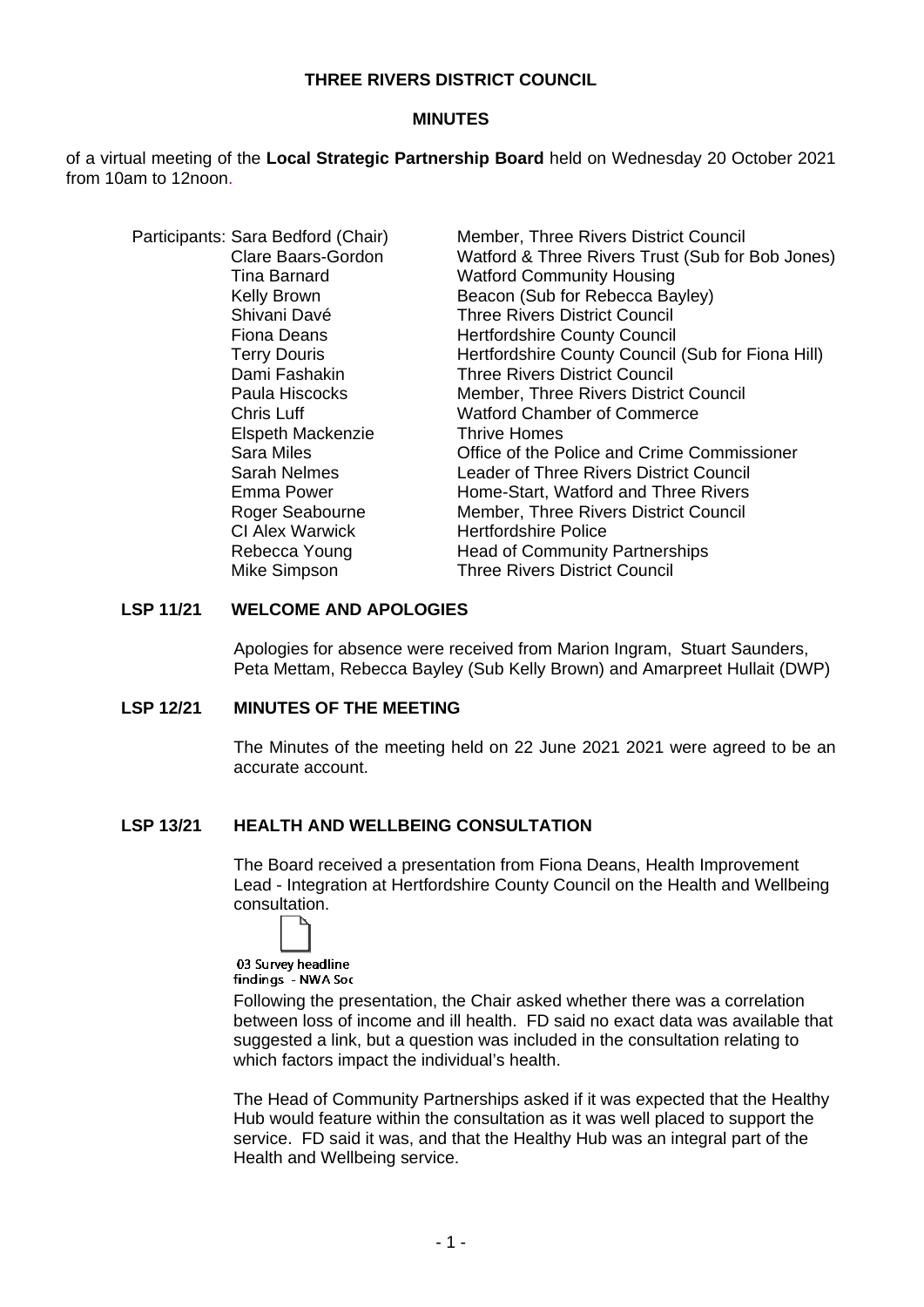## **LSP 14/21 HEALTH AND WELLBEING SUB GROUP**

Dami Fashakin, Health Inequalities Officer at Three Rivers District Council, presented on the proposal to create a Health and Wellbeing sub-group for the LSP. She said the focus would be on Health Inequalities in general, and not just Covid related.

 $\mathsf{P}$ 

04 LSP Health and wellbeing\_ presenta

The presentation concluded with a list of organisations with which the LSP didn't currently engage but would potentially be of mutual benefit. The Head of Community Partnerships said the proposal was to set up a sub group as an officer-led strategy to address the issue of health inequalities which have increased considerably since Covid, and review it as part of the Community Strategy if the LSP Board agrees.

CL said the Chamber of Commerce works with the Watford FC Sports and Education Trust and offered to put DF in touch with them. He added that the Chamber was arranging Mental Health First Aid Awareness courses for a thousand people in Watford, working with Atria and Camelot and a youth version was available, and anyone wishing to attend and gain a level one qualification should contact him. A link to the WCC website would be circulated for the benefit of those wishing to take part in the Mental Health programme. SD asked if details could be disseminated amongst CSP partners, to which the reply was affirmative.

In response to a question about the source of the data, DF said it was 2020-21 data from Public Health England. The Chair asked whether it was impacted by the pandemic and that it would be interesting to compare the figures with pre lockdown stats. CBG said Watford & Three Rivers Trust would be very interested in the Mental Health First Aiders training but being a charity budgets were limited. In response to the question of cost, CL said training was free.

On being put to the Board, the setting up of a sub-group to address health inequalities was declared CARRIED by the Chair, the voting being unanimous.

#### RESOLVED:

That a sub-group be established to address the issue of health inequalities.

# **LSP 15/21 MENTAL HEALTH**

The Board received a presentation by Alex Warwick, Chief Inspector at Herts Police on the mental health issues being dealt with by the police.



The presentation included details of how the police respond to situations where mental health issues were a clear factor, the use of Section 136 powers and the utilisation of an approved mental health professional. (AMHP) Currently there were between 400-500 mental health tagged incidents per week in Hertfordshire which suggests a different approach is required as current methods are time-consuming and labour intensive and proposals are being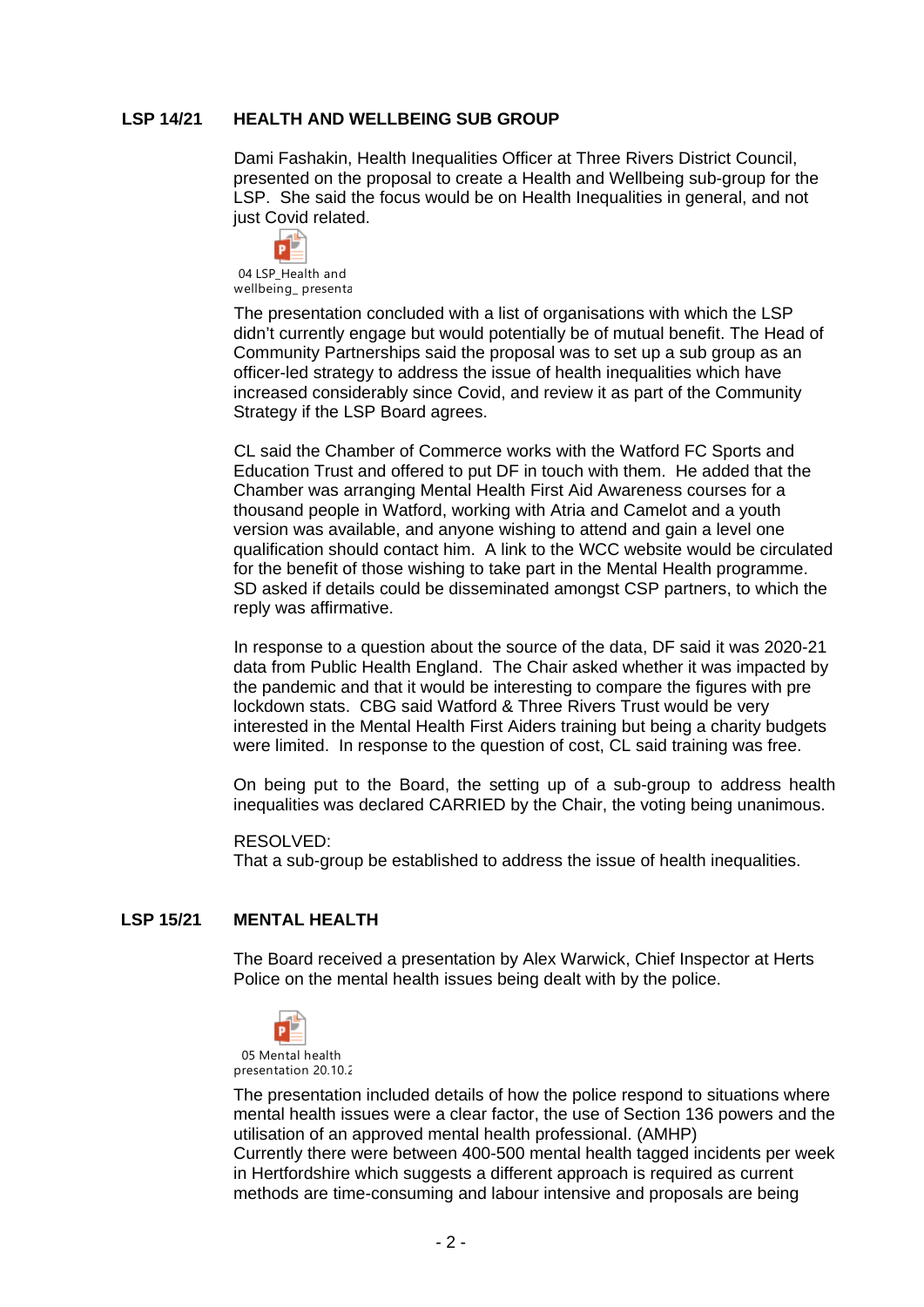considered with various partners. AW said she was surprised by the high number of mental health related incidents in the District, and would look further into why it was the case. AW welcomed input from LSP partners. The Chair encouraged partners to put forward examples of mental health issues their agencies have experienced and ideas in which their agencies may be able to support the police.

RS expressed surprise that the statistics for mental health tagged incidents in Watford were much lower than for Three Rivers, and AW agreed that the figures required further investigation.

SD said the Council's intention was to base a Community Support Service worker from Herts Mind Network in the police station to encourage referrals and support officers with signposting for additional support. The CSS capacity had increased since the pandemic started and demand increased significantly, and asked whether was anyone aware of funding possibilities so the level of service could be maintained as they are currently struggling to source the amount needed. SM suggested meeting with the OPCC.

RS asked whether missing persons posters were taken down once cases were completed, because if not the impact was lost. AW said if posters were up the individuals were still missing, and they were taken down and removed from the person was no longer missing.

RESOLVED: That the presentation be noted.

## **LSP 16/21 PCC UPDATE**

Sara Miles provided a verbal update from the Office of the Police and Crime Commissioner Board.

06 OPCC RAG Briefing October 20

A big current project was the developing of a refreshed Police and Crime plan for Hertfordshire, and addressing key themes in his election manifesto. Priorities included evidence-based policing, early intervention and a more preventative approach. Consultation on the plan would go out to partners and the public for completion in 2022.

Funding would be more thematic, with mental health and drug and alcohol treatment amongst the priorities. The bidding process for funding of community safety projects had changed to a more commissioning-based approached which meant applications were scored and assessed, and the OPCC would work more with Districts to understand where funding was required.

Speeding was a big a community safety concern, and a one year pilot project had commenced involving the positioning of road safety vans in roads where a problem of speeding vehicles was perceived, and would be located in each of Hertfordshire's ten Boroughs and Districts for at least two days a week.

Recruitment to the Stop and Search panel was underway, with the aim to make it as representative as possible.

The Chair was aware of warnings posted on social media about road safety vans being parked in the locality which, it could be argued, merited a caution as doing so defeated the object of the exercise and speeding motorists would not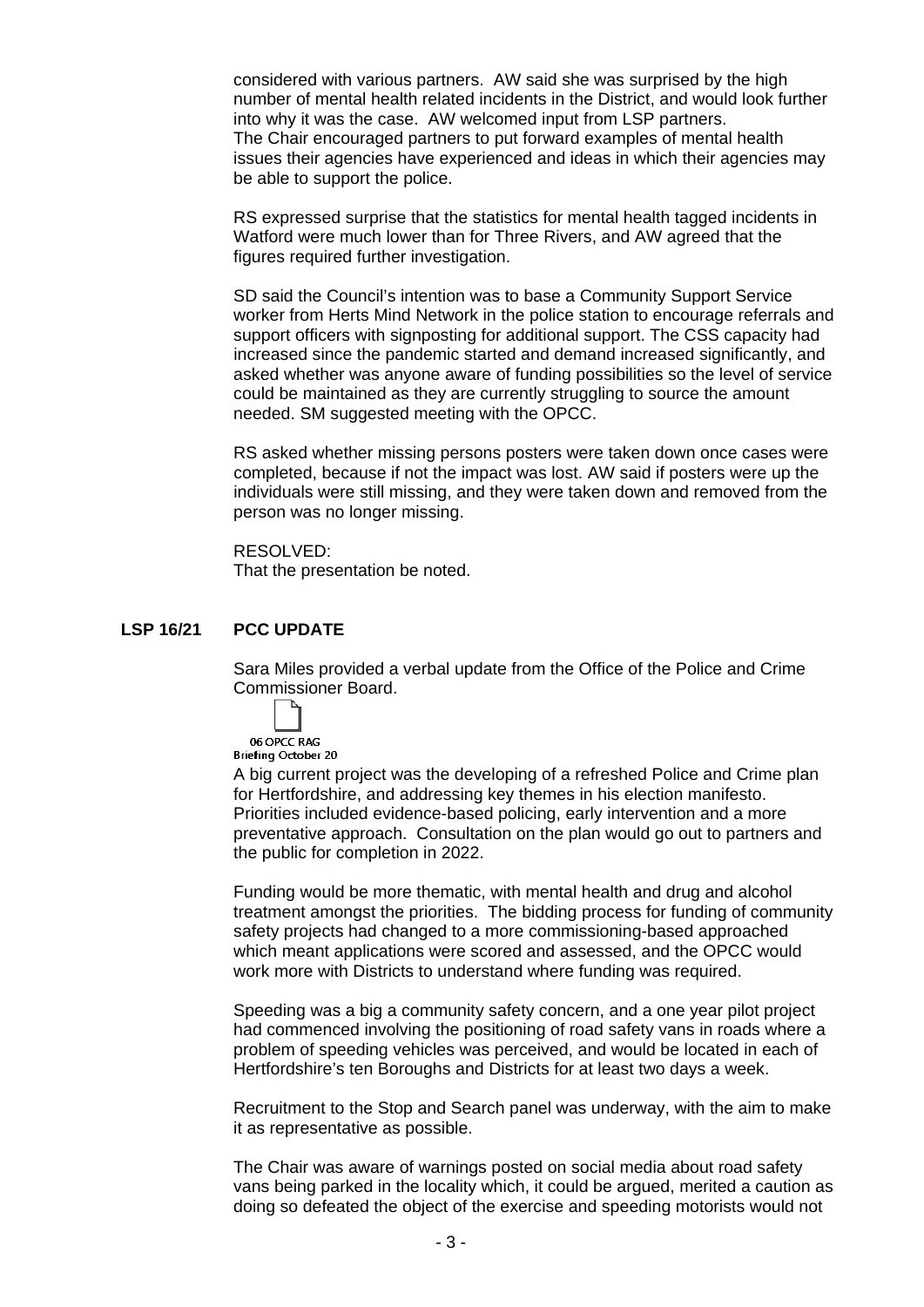learn from it. AW said it can be a good thing, and it's publicity for the scheme. The Chair said employing dummy speed vans and cameras might slow people down but unfortunately it was not lawful to do so. TD said rather than receive a caution in the post, offending motorists may be more likely to consider their actions if a police officer or PCSO visited them in person, although he recognised that logistics and resources would be an issue.

RESOLVED: That the PCC update be noted.

## **LSP 17/21 FAMILIES (HOME-START)**

Emma Power, CEO of Home-Start Watford & Three Rivers, presented on current services and the impact of COVID on the charity.



07 Home-Start Presentation.pptx

The service was formed in 1973 by a young mother who identified a need for support and friendship. The Watford and Three Rivers branch opened in 1993 and currently supports more than families per year including 300 children with 60 home-visiting volunteers. The branch covers the areas of Watford, Three Rivers and Hertsmere and accepts referrals from a number of sources.

EP said the number of families living in poverty has risen in recent years from one in six to one in three, and there are as many families with adults in employment living in poverty as there are with unemployed. Less than 50% of families supported have access to an outside space i.e. live in a flat, and demand for the service is currently outstripping capacity by a considerable extent.

PH asked whether Home-Start provided assistance with transport to South Oxhey for those wishing to visit the service from other areas of the District, to which it was replied that no funding is currently available for transport but Home-Start was looking to organise pop-up centres to bring the service to those in need. PH said Rickmansworth library would be perfect for such a purpose and she would be happy to put some of her locality budget towards it. CL said the Chamber was in negotiations with Atria shopping centre in Watford and would be a good option for a pop-up, and said Wood Oaks Farm in Maple Cross would also be a perfect site.

CL added that he had 1000 trees available to plant if anyone was interested. The Chair said it would be necessary to refer to the Council's tree plan as they have to be a certain type and size.

SD suggested EP makes contact with Roundabout Transport, with whom the CSP has a Service Level Agreement (SLA) and who may be able to assist in providing transport to South Oxhey for potential Home-Start customers.

SN would be happy to accept the offer of a thousand trees and there are plenty of places to plant them. SN to put CL in touch with the relevant person..

RESOLVED: That the presentation be noted.

# **LSP 18/21 FAMILIES (FAMILIES FIRST)**